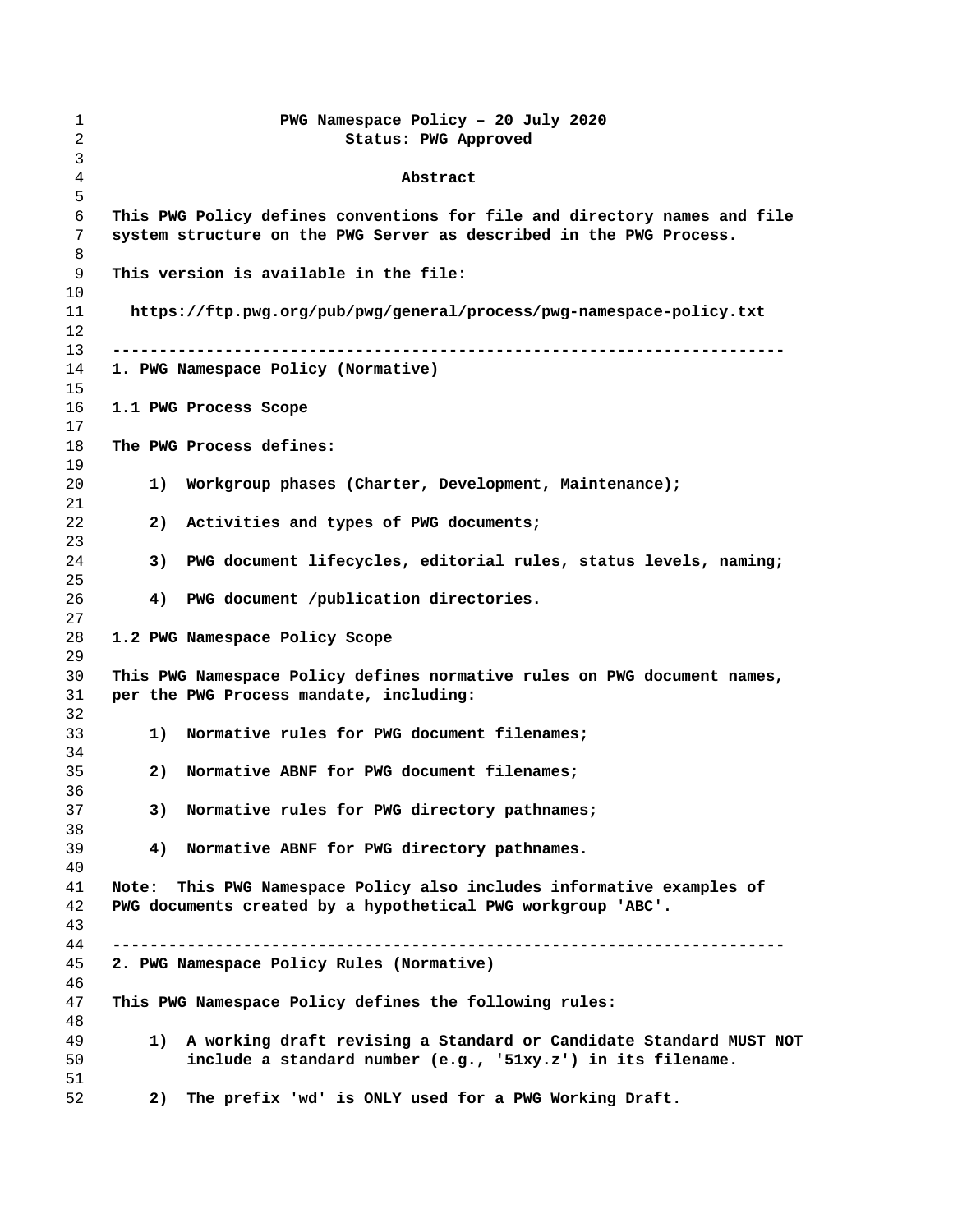**3) The prefix 'white' is ONLY used for a PWG White Paper. 4) The prefix 'faq' is ONLY used for a PWG Frequently Asked Questions. 5) The prefix 'info' is ONLY used for an approved PWG Informational document. 6) The prefix 'cs' is ONLY used for an approved PWG Candidate Standard. 7) The prefix 'std' is ONLY used for an approved PWG Standard. 8) The prefix 'bp' is ONLY used for an approved PWG Best Practice. 9) The prefix 'req' is ONLY used for an approved PWG Requirements. 10) The prefix 'err' (errata) is ONLY used for an approved minor update to PWG Process, PWG Intellectual Property Policy, etc. and MUST not be used to publish any workgroup document. ------------------------------------------------------------------------ 3. PWG Namespace Policy ABNF (Normative) This PWG Namespace Policy defines the following ABNF productions: 3.1 PWG Filename High-Level ABNF Productions ; See RFC 5234 for base ABNF types (e.g., 'digit') pwg = white / draft / charter / info / std / errata / slides white = whitepfx "-" 1\*(lowalpha / digit / "-") "-" date "." ext draft = draftpfx "-" wgdoc [version] "-" [infix] date [rev] "." ext charter = charterpfx "-" wg "-" "charter" "-" date "." ext info = infodoc / bpreqdoc infodoc = infopfx "-" wgdoc version "-" date "." ext bpreqdoc = bpreqpfx "-" wgdoc version "-" date "-" infonum "." ext std = stdpfx "-" wgdoc version "-" date "-" stdnum "." ext errata = erratapfx "-" wgdoc version "-" date "-" stdnum "." ext slides = 1\*(lowalpha / digit / "-") "-" date "." ext lowdigit = "0" / "1" / "2" / "3" / "4" / "5" / "6" / "7" / "8" 3.2 PWG Well-Known Process Pathnames ; '/pub/pwg/general/process' - PWG Process/Policy ; '/pub/pwg/general/wd' - PWG Process/Policy Working Draft ; '/pub/pwg/general/logos' - PWG Logos ; '/pub/pwg/general/Plenary' - PWG Plenary slides ; '/pub/pwg/general/minutes' - PWG Plenary minutes ; '/pub/pwg/general/presentations' - PWG F2F presentations ; '/pub/pwg/general/sc' - PWG Steering Committee minutes ; '/pub/pwg/general/template' - PWG Document templates**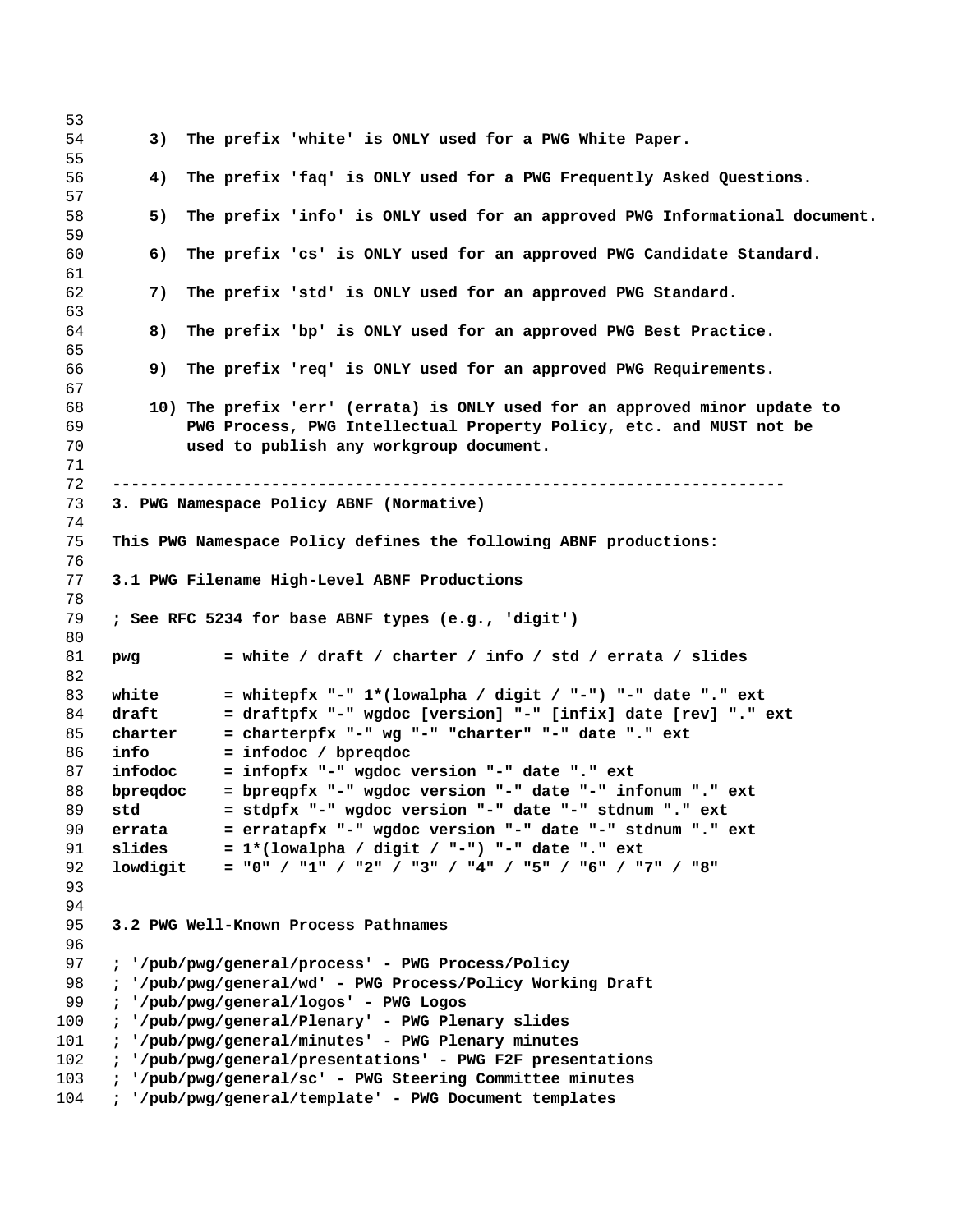```
105 ; '/pub/pwg/BOFs/[bof]' - PWG Birds of a Feather documents/minutes
106
107
108 3.3 PWG White Paper Documents
109
110 3.3.1 PWG White Paper Pathnames
111
112 ; '/pub/pwg/[wg]'
113 ; '/pub/pwg/BOFs/[bof]'
114
115 3.3.2 PWG White Paper Prefixes
116
117 whitepfx = "white" / ; White Paper
118 "faq" ; Frequently Asked Questions
119
120
121 3.4 PWG Working Draft Documents
122
123 3.4.1 PWG Working Draft Pathname
124
125 ; '/pub/pwg/[wg]'
126
127 3.4.3 PWG Working Draft Prefixes
128
129 draftpfx = "wd" / ; Working Draft
130 "lcrc" ; Last Call Review Comments
131
132
133 3.5 PWG Workgroup Charter Documents
134
135 3.5.1 PWG Workgroup Charter Pathname
136
137 ; '/pub/pwg/[wg]'
138
139 3.5.2 PWG Workgroup Charter Prefix
140
141 charterpfx = "ch" ; Charter of workgroup
142
143
144 3.6 PWG Informational Documents
145
146 3.6.1 PWG Informational Pathname
147
148 ; '/pub/pwg/informational'
149
150 3.6.2 PWG Informational Without Number Prefixes
151
152 infopfx = "info" / ; Informational
153 "faq" ; Frequently Asked Questions
154
155 3.6.3 PWG Informational Numbered Prefixes
156
```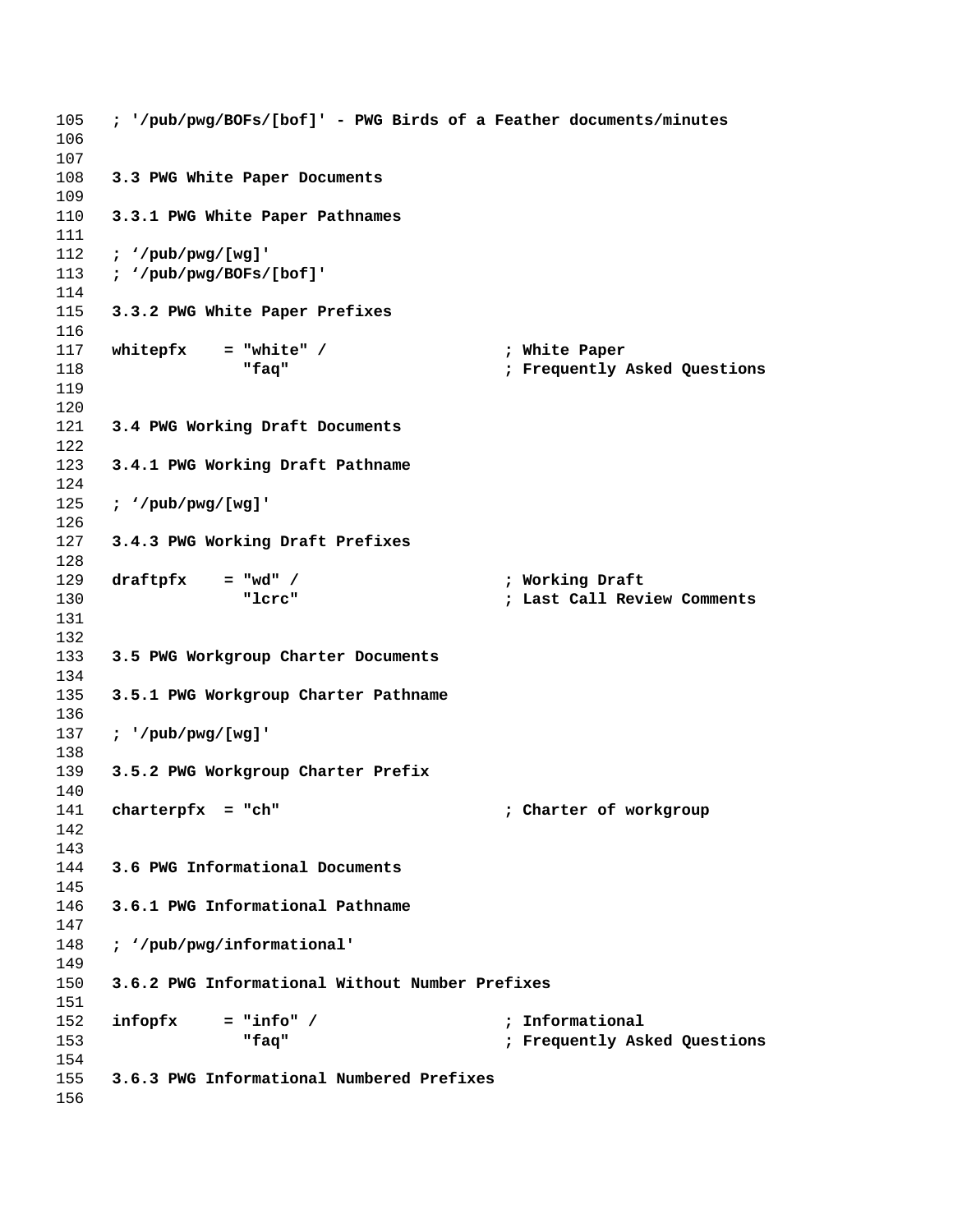```
157 bpreqpfx = "bp" / ; Best Practice
158 "req" ; Requirements
159
160
161 3.7 PWG Standards-Track Documents
162
163 3.7.1 PWG Standards-Track Pathnames
164
165 ; '/pub/pwg/standards'
166 ; '/pub/pwg/candidates'
167
168 3.7.1 PWG Standards-Track Prefixes
169
170 stdpfx = "std" / ; Standard 
171 "cs" ; Candidate Standard
172
173
174 3.8 PWG Process Errata
175
176 3.8.1 PWG Process Errata Pathname
177
178 ; Errata - '/pub/pwg/errata'
179
180 3.8.2 PWG Process Errata Prefix
181
182 erratapfx = "err" ; Errata of Process/IPR/Policy
183
184
185 3.9 PWG Filename Low-Level ABNF Productions
186
187 wgdoc = wg [doc] ; workgroup document
188 wg = 2*(lowalpha) ; workgroup (in lowercase)
189 doc = 2*(lowalpha) ; document (in lowercase)
190 version = [major minor] ; version of protocol/interface
191 major = 1*digit ; major version
192 minor = 1digit ; minor version
193 infix = "charter-" / ; Charter of workgroup
194 "errata-" ; Errata of Process/Policy
195 rev = "-rev" ; revision marked draft
196
197 date = year month day ; 8-digit date
198 year = 4digit
199 month = 2digit
200 day = 2digit
201
202 lownum = "51" lowdigit 1digit ; for PWG Standard
203 highnum = "51" "9" 1digit ; for PWG BP/REQ
204 stdnum = lownum "." 1*digit ; IEEE/ISTO PWG Standard number
205 infonum = highnum "." 1*digit ; IEEE/ISTO PWG BP/REQ number
206 ext = "doc" / ; MS Word Legacy (source)
207 "docx" / ; MS Word XML (source)
208 "gif" / ; GIF (image)
```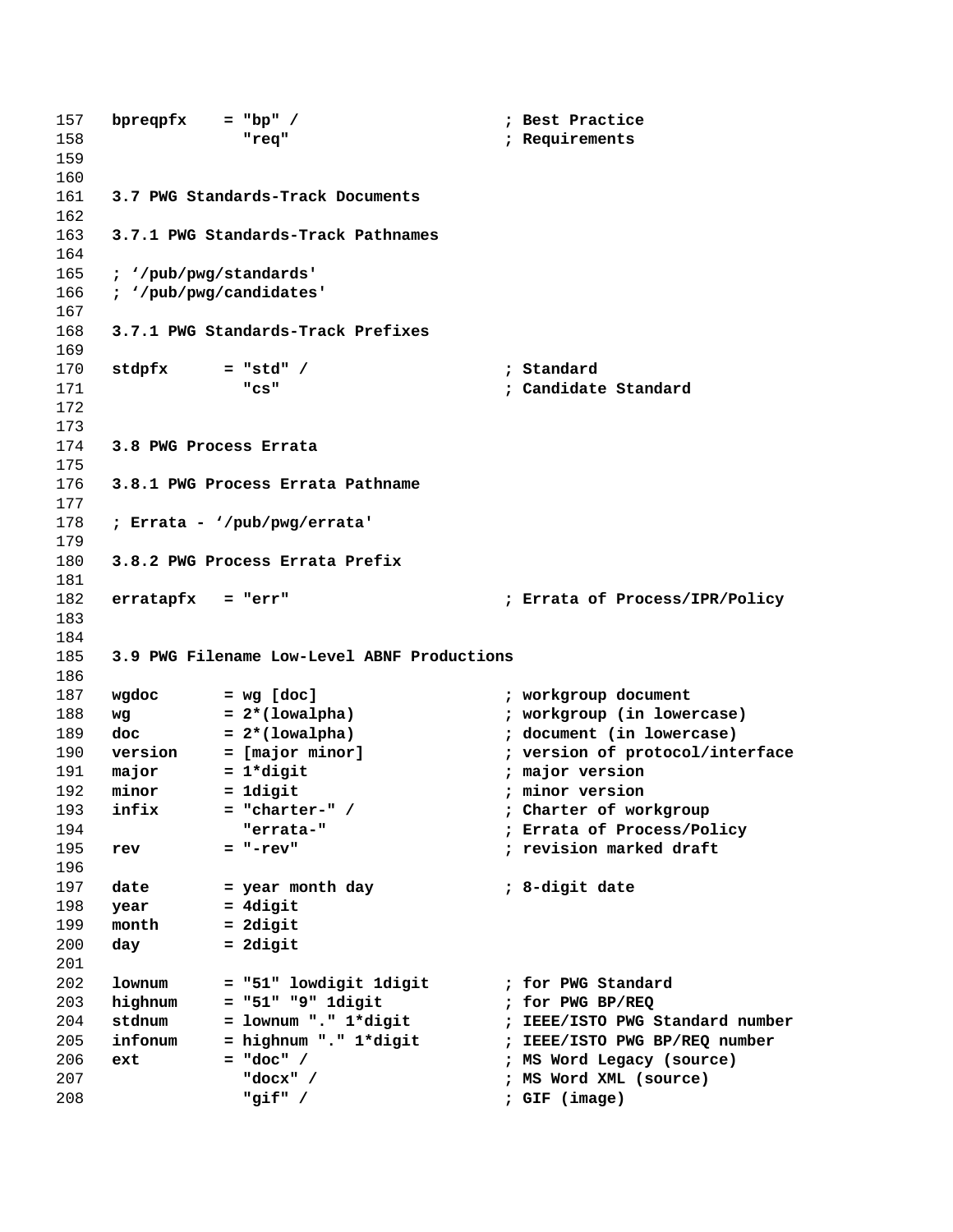```
209 "htm" / ; HTML (source)
210 "html" / ; HTML (source)
211 "jpg" / ; JPEG (image)
212 "jpeg" / ; JPEG (image)
213 "mib" / ; SNMP MIB (source)
214 "pdf" / ; Adobe PDF (rich text)
215 "png" / ; PNG (image)
216 "ppt" / ; MS PowerPoint Legacy (slides)
217 "pptx" / ; MS PowerPoint XML (slides)
218 "txt" / ; UTF-8 Plaintext (source)
219 "wsd" / ; WSDL Definitions (source)
220 "wsdl" / ; WSDL Definitions (source)
221 "xls" / ; MS Excel Legacy (spreadsheet)
222 "xlsx" / ; MS Excel XML (spreadsheet)
223 "xml" / ; XML Document (instance)
224 "xsd" / ; XML Schema (source)
225 1*4lowalpha ; other 1-4 character extension
226
227
228 ------------------------------------------------------------------------
229 4. PWG Namespace Policy Examples (Informative)
230
231 4.1 PWG Birds of a Feather (BOF) Document
232
233 4.1.1 PWG BOF Pathname and Filename
234
235 1) BOF for proposed ABC workgroup
236 - /pub/pwg/BOFs/abc/white-abc-20040119.docx/pdf
237
238
239 4.2 PWG Workgroup Creation
240
241 4.2.1 PWG Workgroup Mailing List
242
243 1) Proposed ABC workgroup assigned new acronym by PWG SC, for example:
244 - 'abc' workgroup 'abc@pwg.org' mailing list is created
245
246 4.2.2 PWG Workgroup Directories
247
248 1) Proposed ABC WG directories are created, for example:
249 - /pub/pwg/abc - workgroup root directory
250 - /pub/pwg/abc/charter - workgroup approved charters
251 - /pub/pwg/abc/wd - workgroup working drafts
252 - /pub/pwg/abc/white - workgroup informal documents
253 - /pub/pwg/abc/schemas - XML schemas, WSDL, etc.
254 - /pub/pwg/abc/minutes - workgroup minutes
255 - /pub/pwg/abc/presentations - workgroup presentations
256 - /pub/pwg/abc/slides - workgroup presentations
257
258 4.3 PWG Workgroup Charter Document
259
260 ABC WG charter is created, for example:
```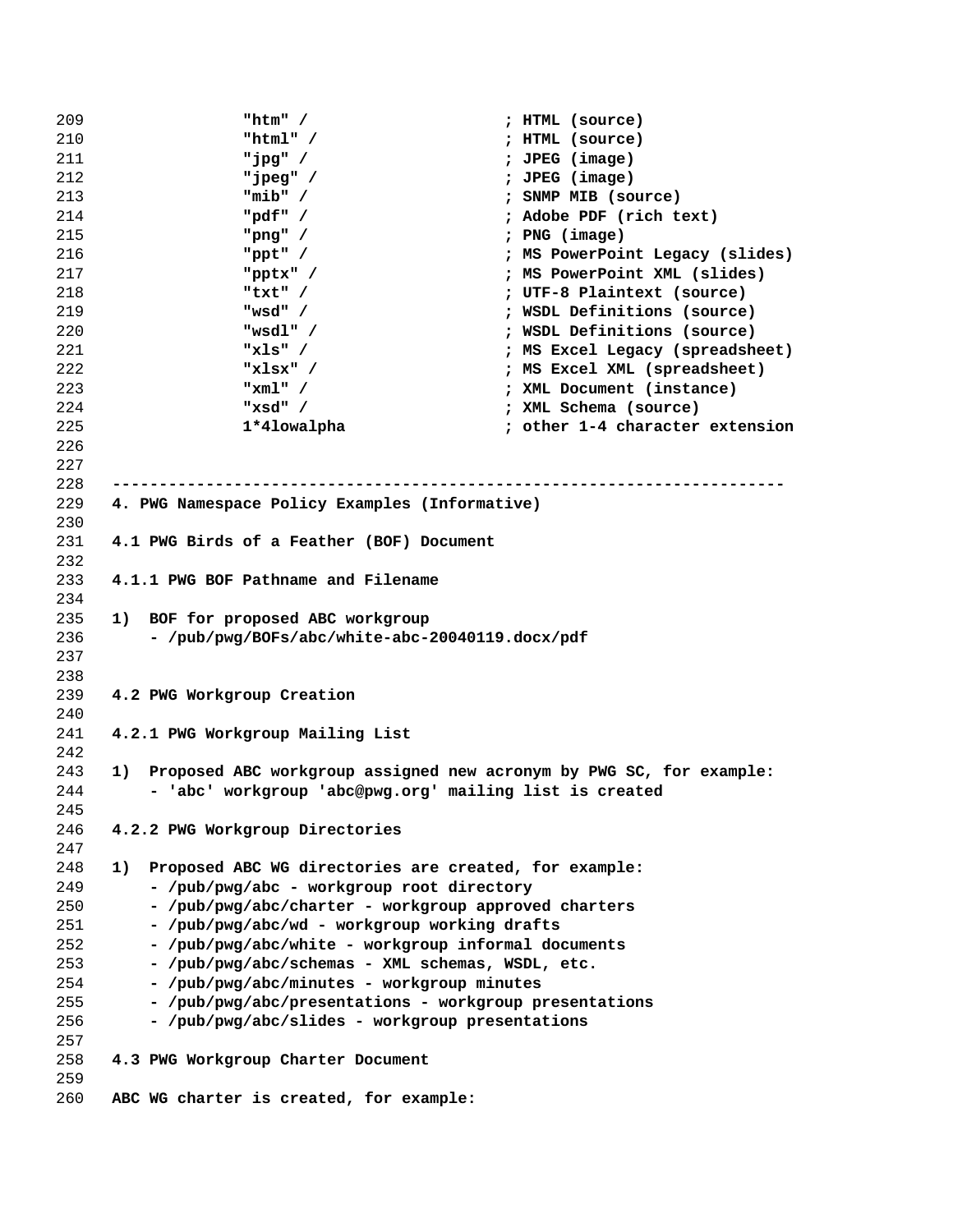| 261 |    |                                                               |
|-----|----|---------------------------------------------------------------|
| 262 | 1) | Initial draft of ABC WG charter                               |
| 263 |    | - /pub/pwg/abc/wd/wd-abc-charter-20040304.docx/pdf            |
| 264 |    |                                                               |
| 265 | 2) | Stable draft of ABC WG charter for Formal Approval            |
| 266 |    | - /pub/pwg/abc/wd/wd-abc-charter-20040320.docx/pdf            |
| 267 |    |                                                               |
| 268 | 3) | "PWG ABC Workgroup Charter" (approved charter)                |
| 269 |    | - /pub/pwg/abc/charter/ch-abc-charter-20040413.docx/pdf       |
| 270 |    |                                                               |
| 271 |    | 4.4 PWG Workgroup Standards-Track Document                    |
| 272 |    |                                                               |
| 273 |    | ABC WG standards-track document is created, for example:      |
| 274 |    |                                                               |
| 275 | 1) | Initial draft of ABC XYZ protocol                             |
| 276 |    | - /pub/pwg/abc/wd/wd-abcxyz10-20041212.docx/pdf               |
| 277 |    |                                                               |
| 278 | 2) | Prototype draft of ABC XYZ protocol (working draft)           |
| 279 |    | - /pub/pwg/abc/wd/wd-abcxyz10-20050204.docx/pdf               |
| 280 |    |                                                               |
| 281 | 3) | Stable draft of ABC XYZ protocol for WG Last Call             |
| 282 |    | - /pub/pwg/abc/wd/wd-abcxyz10-20050306.docx/pdf               |
| 283 |    |                                                               |
| 284 | 4) | Stable draft of ABC XYZ protocol for PWG Last Call            |
| 285 |    | - /pub/pwg/abc/wd/wd-abcxyz10-20050404.docx/pdf               |
| 286 |    |                                                               |
| 287 | 5) | ABC XYZ Last Call Review Comments issues and resolutions      |
| 288 |    | - /pub/pwg/abc/wd/lcrc-abcxyz10-20050503.docx/pdf             |
| 289 |    |                                                               |
| 290 | 6) | Stable draft of ABC XYZ protocol for Formal Approval          |
| 291 |    | - /pub/pwg/abc/wd/wd-abcxyz10-20050522.docx/pdf               |
| 292 |    |                                                               |
| 293 |    | 7) "PWG ABC XYZ Protocol/1.0" (Candidate Standard)            |
| 294 |    | - /pub/pwg/candidates/cs-abcxyz10-20050715-5109.1.docx/pdf    |
| 295 |    |                                                               |
| 296 |    | 4.5 PWG Workgroup FAQ Document                                |
| 297 |    |                                                               |
| 298 |    | ABC WG FAQ is created, for example:                           |
| 299 |    |                                                               |
| 300 | 1) | Initial draft of FAQ about ABC XYZ protocol                   |
| 301 |    | - /pub/pwg/abc/white/faq-abcxyz-20060220.docx/pdf             |
| 302 |    |                                                               |
| 303 | 2) | Stable draft of FAQ about ABC XYZ protocol                    |
| 304 |    | - /pub/pwg/abc/white/faq-abcxyz-20060310.docx/pdf             |
| 305 |    |                                                               |
| 306 | 3) | ABC WG approved FAQ about ABC XYZ protocol                    |
| 307 |    | - /pub/pwg/informational/faq-abcxyz-20060310.docx/pdf         |
| 308 |    |                                                               |
| 309 |    | 4.6 PWG Standards-Track Minor Version Document                |
| 310 |    |                                                               |
| 311 |    | ABC WG standards-track minor version is created, for example: |
| 312 |    |                                                               |